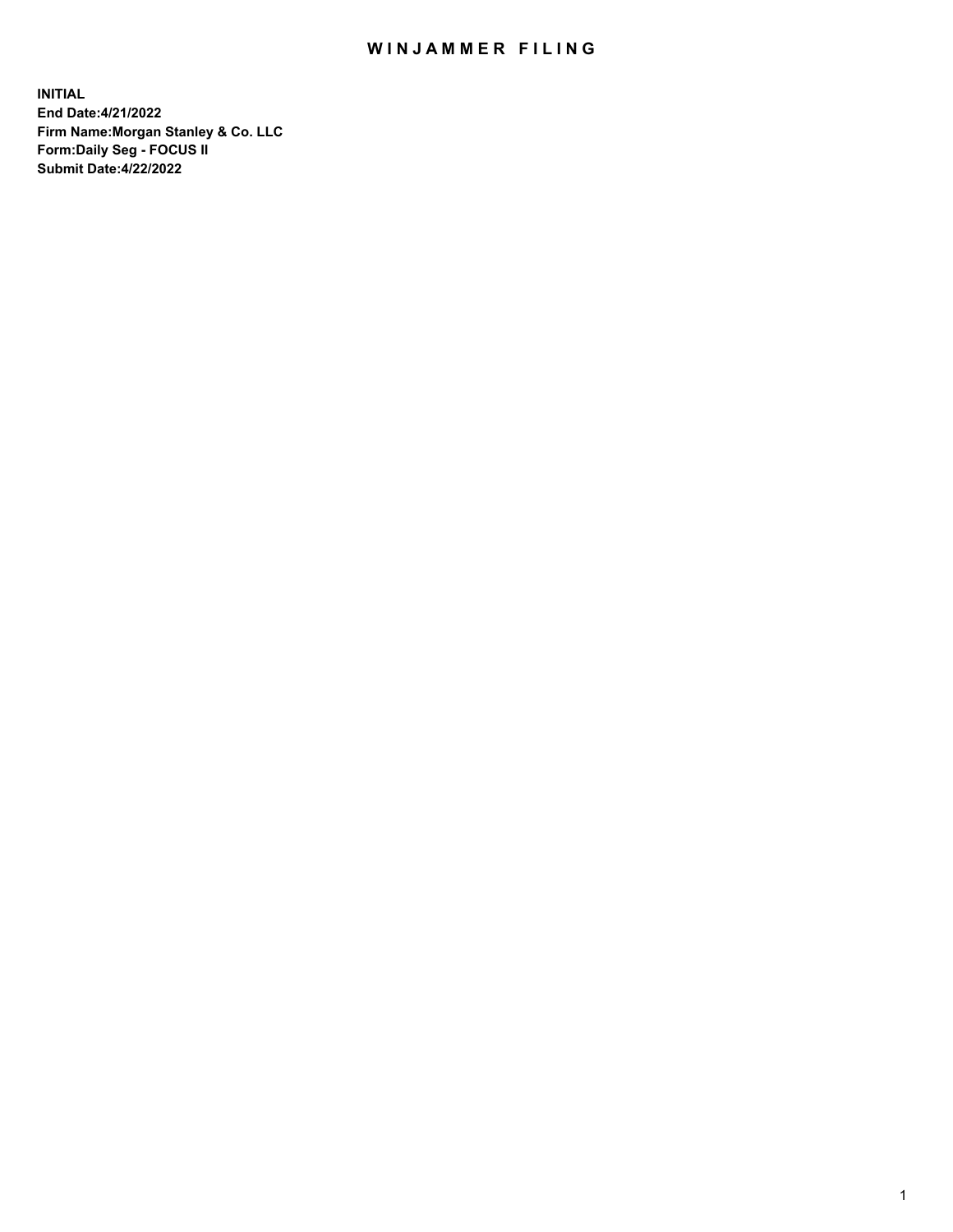**INITIAL End Date:4/21/2022 Firm Name:Morgan Stanley & Co. LLC Form:Daily Seg - FOCUS II Submit Date:4/22/2022 Daily Segregation - Cover Page**

| Name of Company                                                                                                                                                                                                                                                                                                                | Morgan Stanley & Co. LLC                               |
|--------------------------------------------------------------------------------------------------------------------------------------------------------------------------------------------------------------------------------------------------------------------------------------------------------------------------------|--------------------------------------------------------|
| <b>Contact Name</b>                                                                                                                                                                                                                                                                                                            | <b>Ikram Shah</b>                                      |
| <b>Contact Phone Number</b>                                                                                                                                                                                                                                                                                                    | 212-276-0963                                           |
| <b>Contact Email Address</b>                                                                                                                                                                                                                                                                                                   | Ikram.shah@morganstanley.com                           |
| FCM's Customer Segregated Funds Residual Interest Target (choose one):<br>a. Minimum dollar amount: ; or<br>b. Minimum percentage of customer segregated funds required:% ; or<br>c. Dollar amount range between: and; or<br>d. Percentage range of customer segregated funds required between:% and%.                         | 235,000,000<br><u>0</u><br>0 <sup>0</sup><br><u>00</u> |
| FCM's Customer Secured Amount Funds Residual Interest Target (choose one):<br>a. Minimum dollar amount: ; or<br>b. Minimum percentage of customer secured funds required:% ; or<br>c. Dollar amount range between: and; or<br>d. Percentage range of customer secured funds required between:% and%.                           | 140,000,000<br><u>0</u><br><u>00</u><br>00             |
| FCM's Cleared Swaps Customer Collateral Residual Interest Target (choose one):<br>a. Minimum dollar amount: ; or<br>b. Minimum percentage of cleared swaps customer collateral required:% ; or<br>c. Dollar amount range between: and; or<br>d. Percentage range of cleared swaps customer collateral required between:% and%. | 92,000,000<br><u>0</u><br><u>00</u><br>00              |

Attach supporting documents CH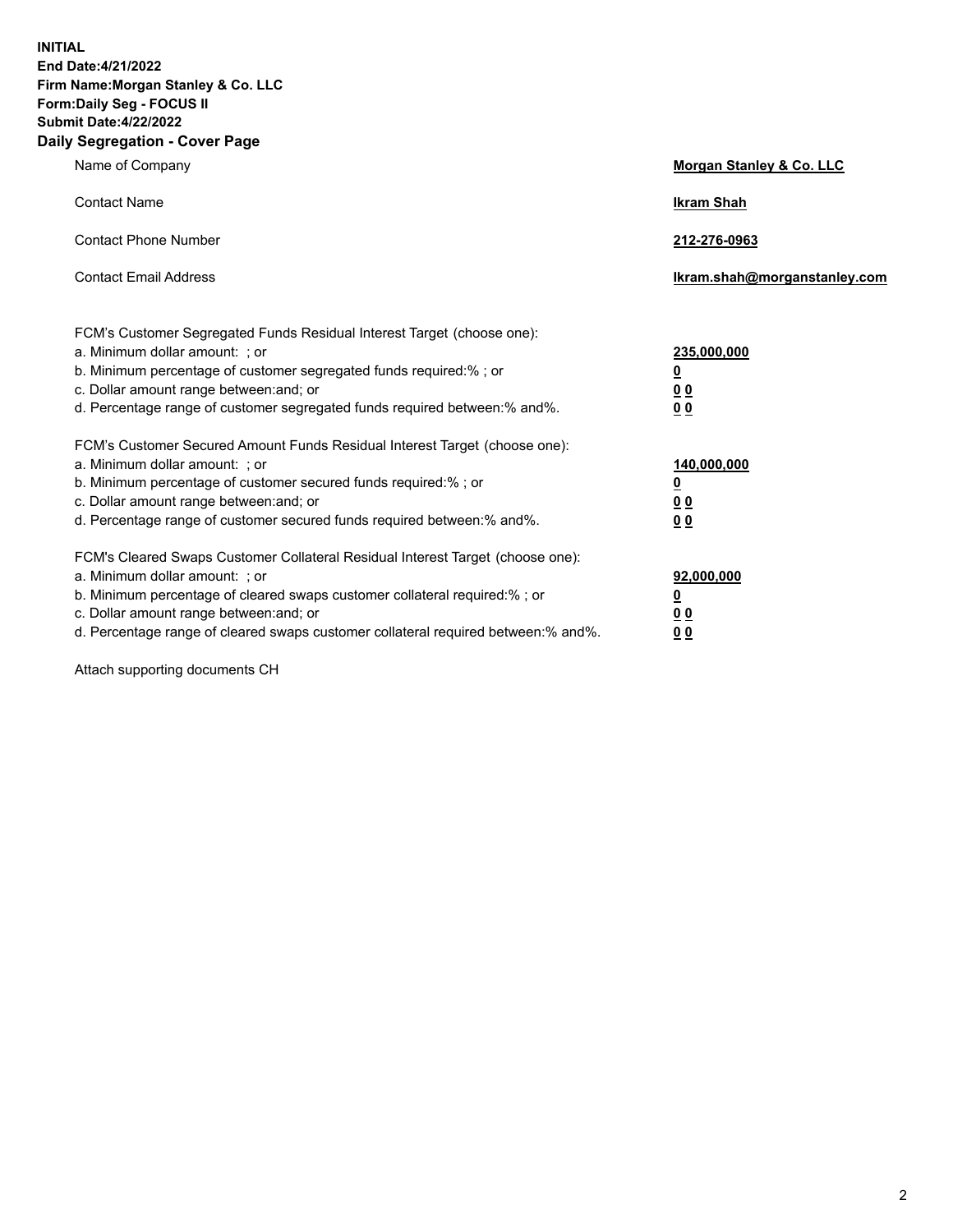## **INITIAL End Date:4/21/2022 Firm Name:Morgan Stanley & Co. LLC Form:Daily Seg - FOCUS II Submit Date:4/22/2022 Daily Segregation - Secured Amounts** Foreign Futures and Foreign Options Secured Amounts Amount required to be set aside pursuant to law, rule or regulation of a foreign government or a rule of a self-regulatory organization authorized thereunder 1. Net ledger balance - Foreign Futures and Foreign Option Trading - All Customers A. Cash **4,617,604,725** [7315] B. Securities (at market) **2,381,996,129** [7317] 2. Net unrealized profit (loss) in open futures contracts traded on a foreign board of trade **2,566,286,755** [7325] 3. Exchange traded options a. Market value of open option contracts purchased on a foreign board of trade **45,645,755** [7335] b. Market value of open contracts granted (sold) on a foreign board of trade **-28,350,508** [7337] 4. Net equity (deficit) (add lines 1. 2. and 3.) **9,583,182,856** [7345] 5. Account liquidating to a deficit and account with a debit balances - gross amount **35,019,786** [7351] Less: amount offset by customer owned securities **-32,040,758** [7352] **2,979,028** 6. Amount required to be set aside as the secured amount - Net Liquidating Equity Method (add lines 4 and 5) 7. Greater of amount required to be set aside pursuant to foreign jurisdiction (above) or line 6. FUNDS DEPOSITED IN SEPARATE REGULATION 30.7 ACCOUNTS

- 1. Cash in banks
	- A. Banks located in the United States **181,995,031** [7500]
	- B. Other banks qualified under Regulation 30.7 **207,675,038** [7520] **389,670,069**
- 2. Securities
	- A. In safekeeping with banks located in the United States **1,210,521,266** [7540]
	- B. In safekeeping with other banks qualified under Regulation 30.7 **106,256,984** [7560] **1,316,778,250**
- 3. Equities with registered futures commission merchants
	-
	- B. Securities **0** [7590]
	- C. Unrealized gain (loss) on open futures contracts **9,411,851** [7600]
	- D. Value of long option contracts **0** [7610]
	- E. Value of short option contracts **0** [7615] **39,791,707** [7620]
- 4. Amounts held by clearing organizations of foreign boards of trade
	-
	- B. Securities **0** [7650]
	- C. Amount due to (from) clearing organization daily variation **0** [7660]
	- D. Value of long option contracts **0** [7670]
	- E. Value of short option contracts **0** [7675] **0** [7680]
- 5. Amounts held by members of foreign boards of trade
	-
	-
	- C. Unrealized gain (loss) on open futures contracts **2,556,874,904** [7720]
	- D. Value of long option contracts **45,645,755** [7730]
	-
- 6. Amounts with other depositories designated by a foreign board of trade **0** [7760]
- 7. Segregated funds on hand **0** [7765]
- 8. Total funds in separate section 30.7 accounts **9,849,479,309** [7770]
- 9. Excess (deficiency) Set Aside for Secured Amount (subtract line 7 Secured Statement Page 1 from Line 8)
- 10. Management Target Amount for Excess funds in separate section 30.7 accounts **140,000,000** [7780]
- 11. Excess (deficiency) funds in separate 30.7 accounts over (under) Management Target **123,317,425** [7785]

**0** [7305]

[7354] **9,586,161,884** [7355]

**9,586,161,884** [7360]

[7530]

[7570]

A. Cash **30,379,856** [7580]

A. Cash **0** [7640]

 A. Cash **4,463,851,253** [7700] B. Securities **1,065,217,879** [7710] E. Value of short option contracts **-28,350,508** [7735] **8,103,239,283** [7740] **263,317,425** [7380]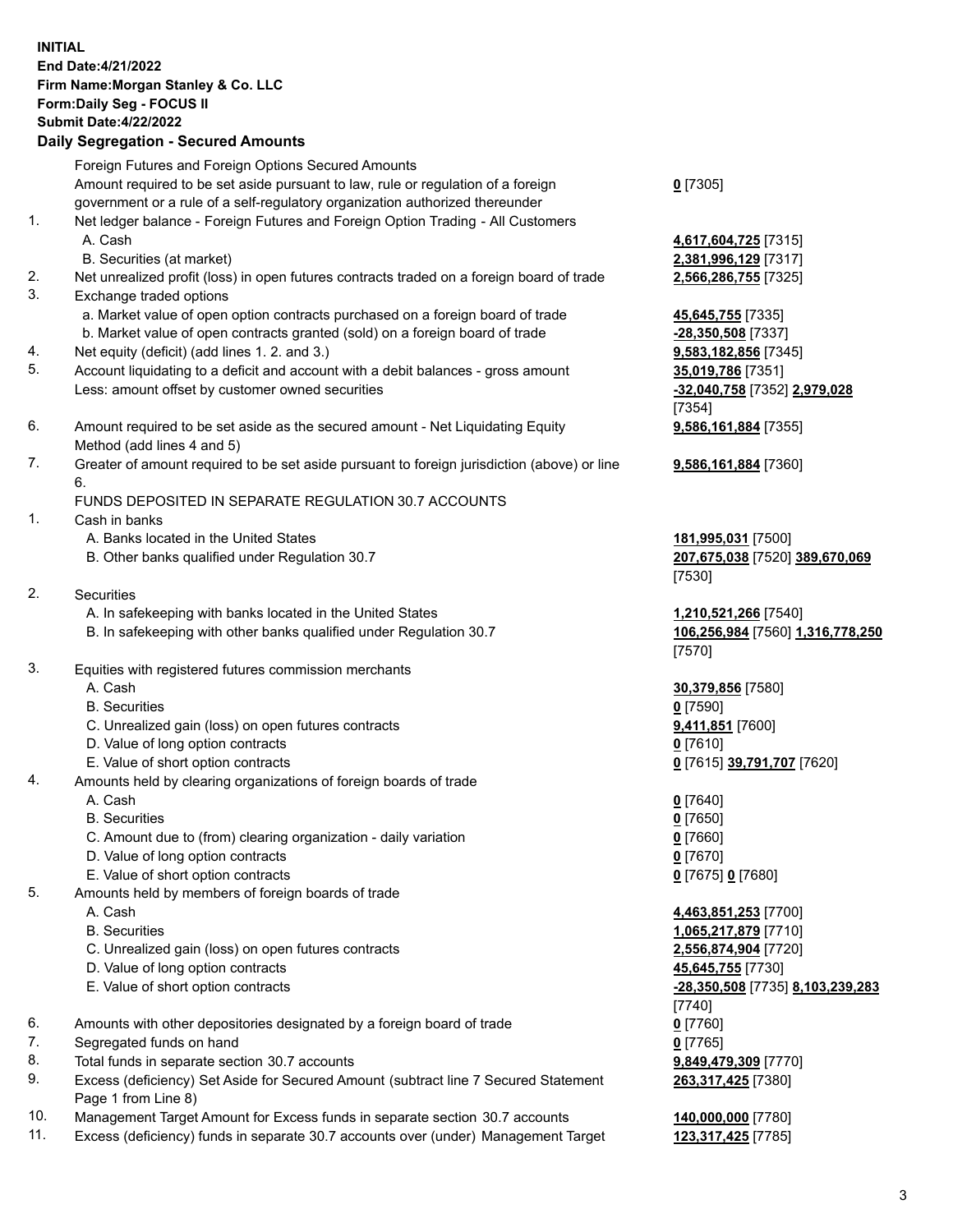**INITIAL End Date:4/21/2022 Firm Name:Morgan Stanley & Co. LLC Form:Daily Seg - FOCUS II Submit Date:4/22/2022 Daily Segregation - Segregation Statement** SEGREGATION REQUIREMENTS(Section 4d(2) of the CEAct) 1. Net ledger balance A. Cash **17,955,612,080** [7010] B. Securities (at market) **8,941,219,647** [7020] 2. Net unrealized profit (loss) in open futures contracts traded on a contract market **-631,977,003** [7030] 3. Exchange traded options A. Add market value of open option contracts purchased on a contract market **3,038,003,798** [7032] B. Deduct market value of open option contracts granted (sold) on a contract market **-2,238,716,353** [7033] 4. Net equity (deficit) (add lines 1, 2 and 3) **27,064,142,169** [7040] 5. Accounts liquidating to a deficit and accounts with debit balances - gross amount **1,271,636,194** [7045] Less: amount offset by customer securities **-1,268,276,870** [7047] **3,359,324** [7050] 6. Amount required to be segregated (add lines 4 and 5) **27,067,501,493** [7060] FUNDS IN SEGREGATED ACCOUNTS 7. Deposited in segregated funds bank accounts A. Cash **2,381,507,073** [7070] B. Securities representing investments of customers' funds (at market) **0** [7080] C. Securities held for particular customers or option customers in lieu of cash (at market) **3,531,459,387** [7090] 8. Margins on deposit with derivatives clearing organizations of contract markets A. Cash **15,604,276,172** [7100] B. Securities representing investments of customers' funds (at market) **0** [7110] C. Securities held for particular customers or option customers in lieu of cash (at market) **5,246,324,726** [7120] 9. Net settlement from (to) derivatives clearing organizations of contract markets **-285,667,202** [7130] 10. Exchange traded options A. Value of open long option contracts **3,038,003,798** [7132] B. Value of open short option contracts **-2,238,716,353** [7133] 11. Net equities with other FCMs A. Net liquidating equity **13,863,129** [7140] B. Securities representing investments of customers' funds (at market) **0** [7160] C. Securities held for particular customers or option customers in lieu of cash (at market) **0** [7170] 12. Segregated funds on hand **163,435,534** [7150] 13. Total amount in segregation (add lines 7 through 12) **27,454,486,264** [7180] 14. Excess (deficiency) funds in segregation (subtract line 6 from line 13) **386,984,771** [7190] 15. Management Target Amount for Excess funds in segregation **235,000,000** [7194]

16. Excess (deficiency) funds in segregation over (under) Management Target Amount Excess

**151,984,771** [7198]